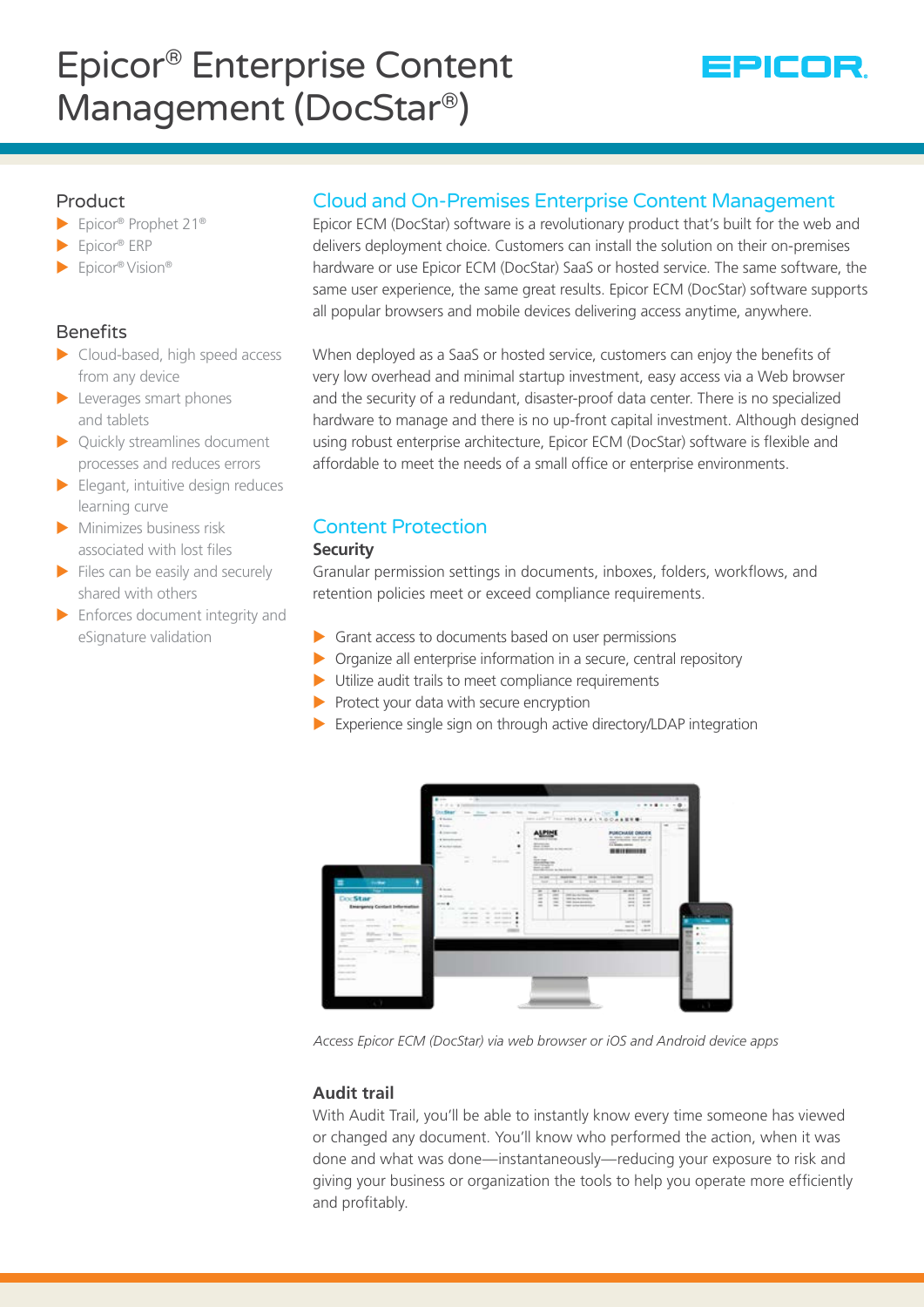# Epicor Enterprise Content Management (DocStar)

# **Data center**

Epicor ECM (DocStar) software uses a secure, state-of-the-art Data Center with Amazon Web Services (AWS) that utilizes best practices for backup, maintenance and upgrades to ensure maximum performance and availability of your business critical documents.

#### **Epicor ECM (DocStar) ValiDate**

A unique feature in the core Epicor ECM (DocStar) product, ValiDate verifies document integrity for all new documents added to the repository. When a document is added, an encrypted hashcode is generated, like a "digital fingerprint" stamped with the contents and date and time of entry into the system. ValiDate ensures documents are tamper-proof and valid by evaluating and displaying a green or red stamp each time the document is viewed.

# **Cloud**

# **Deployment options**

Cloud or on-premises/private cloud—any way you slice it—the same software, the same user experience, the same great results.

# **Business continuity**

Safeguard your data with secure, redundant backups so you can be ready for anything.

#### **Ease of use = speed to roi**

Built for speed and usability, Epicor ECM (DocStar) provides an exceptional user experience—often with little to no training required.

#### **Mobile access**

- $\blacktriangleright$  Instantly access key information
- $\blacktriangleright$  Participate in content workflows
- $\blacktriangleright$  Extend collaboration to users on the go

# **Collaboration**

#### **Email**

Files can be easily and securely shared with others.

#### **Version control**

- $\blacktriangleright$  Track document versions through multiple revisions
- $\blacktriangleright$  Check-in and check-out
- $\blacktriangleright$  Work collaboratively with multiple editors
- $\blacktriangleright$  Audit trail for all revisions—editors, order of changes and record of saved versions
- $\blacktriangleright$  Assign user access and document "states" for secure editing
- $\triangleright$  Store unlimited number of revisions
- $\blacktriangleright$  Latest version clearly identifiable
- $\blacktriangleright$  Historical record of changes made with comments

#### Process Improvement **Epicor ECM (DocStar) Workflow**

- $\blacktriangleright$  Easily create and edit content driven workflows using an intuitive graphical canvas
- $\triangleright$  Create custom rules to process and route content for approval
- $\triangleright$  Distribute items automatically based on business conditions
- $\blacktriangleright$  Receive real-time notification of workflow alerts and information
- $\blacktriangleright$  Monitor progress through the workflow dashboard
- $\blacktriangleright$  Complement existing business applications and technologies

# **Epicor (DocStar) Intelligent Data Capture (IDC)**

Capture documents from virtually any input device in any location.

- $\blacktriangleright$  Centralized storage accessible from widely distributed locations
- $\blacktriangleright$  Easily import/save documents from applications and file systems
- $\blacktriangleright$  Automated indexing—advanced OCR, barcodes, Regex pattern matching, formatting
- $\blacktriangleright$  Embedded browser-based scanning
- $\blacktriangleright$  Smart text extraction and evaluation of data from content

# Epicor ECM (DocStar) Connector for DocuSign® eSignature

The Epicor ECM (DocStar) Connector uses embedded electronic signature capability using the DocuSign eSignature API. Access DocuSign from within Epicor ECM ad hoc actions and workflow tasks to complete approvals in minutes—not days —by securely accessing and signing documents from virtually anywhere in the world. External, non-ECM users can also be engaged by DocuSign into a signing ceremony.

# **Epicor ECM (DocStar) Forms**

Easily create electronic input custom forms with drag and drop technology.

- $\blacktriangleright$  Easy to use drag and drop forms builder
- $\blacktriangleright$  Auto-populate data from other systems
- $\blacktriangleright$  Permission-based security
- $\blacktriangleright$  Automated e-mail alerts for forms status
- $\triangleright$  Form Sets with guided, rapid entry in groups of related forms
- $\blacktriangleright$  Uncluttered views, with attachments neatly arranged in expandable ribbon bars
- $\blacktriangleright$  Field Validations including conditions setup
- $\blacktriangleright$  Embedded Forms Signatures or use DocuSign eSignature

#### **Search and retrieve**

Retrieval has never been easier with powerful context searching.

- $\blacktriangleright$  Automatically perform commonly used searches (text, field, annotation and name) from a Google-style toolbar
- $\blacktriangleright$  Use simplified auto-complete or structured boolean search